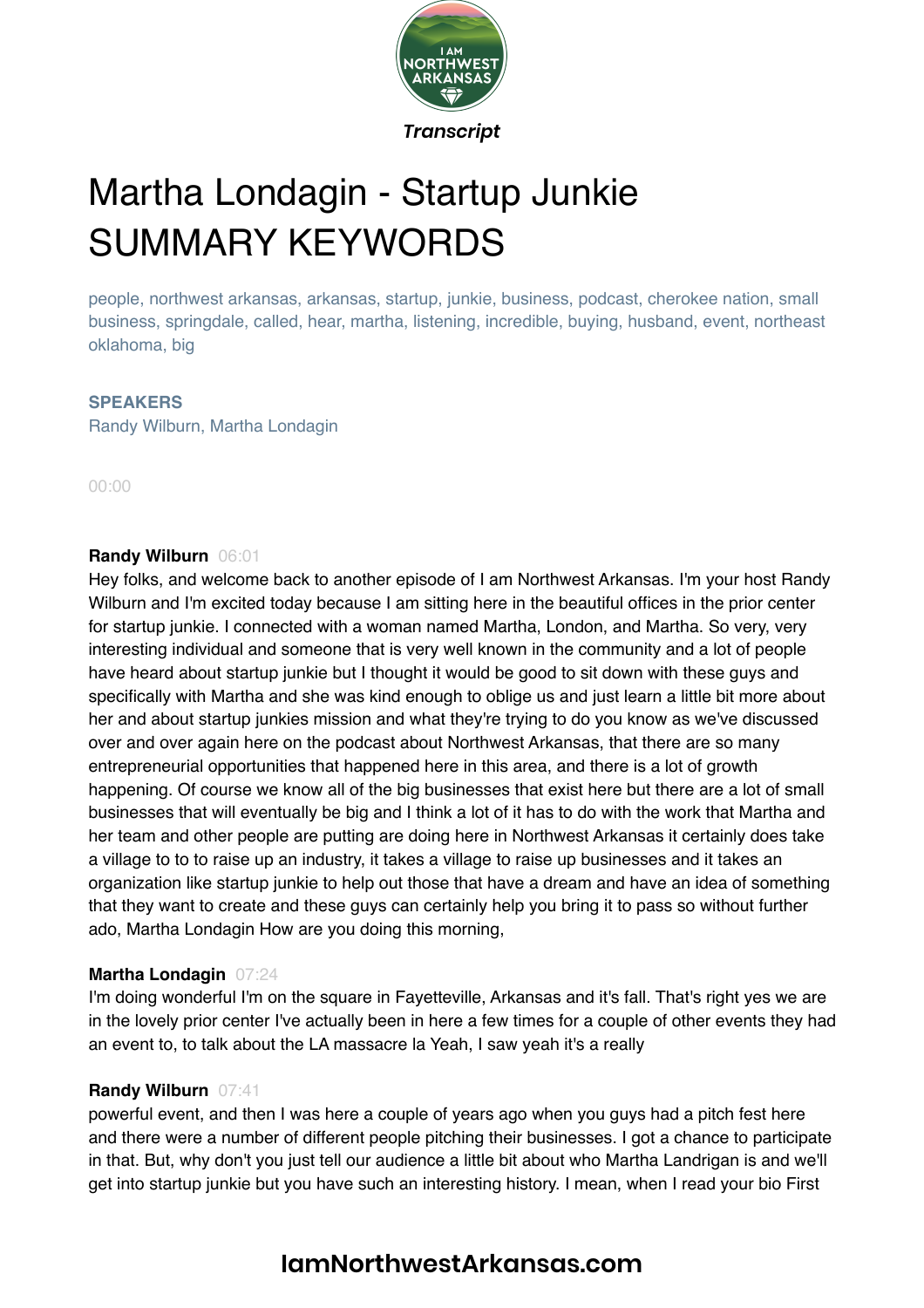

of all, I you know I always try to do my do my research and due diligence but anybody that can say, I can trace my family back at least 160 years in a place, there's there's something to be said for that and so I certainly applaud you I, I too can can go back in certain parts of the country specifically in, in, in Virginia where my grandfather grew up and and his parents were sharecroppers but they, we can trace our family back to the late 1700s in Virginia, which is kind of cool but regardless, I just think it's interesting when you kind of know your history and where you're from, but I'd love for you just to kind of share your superhero origin story, and just share with you know, just a little bit about you.

#### **Martha Londagin** 08:44

Sure. Well, I was very fortunate. My grandfather Homer buying them lived in Palm Springs, Arkansas. For decades, and he was very big on us knowing our family history and fortunately his ancestors are a family in the Springdale area called the homes, and there was act because the family was so influential in Northwest Arkansas there had been books, there was a gentleman named Herbert hokum who his wife Henrietta has a school in Fayetteville named after her and Herbert actually wrote a book tracing our family's genealogical history, and then the Shiloh Museum in Springdale has a picture of my great great great great grandparents, which were john and Dorothy hokum and so they were, they are considered the founders of Springdale they moved into the area in the 1850s. The area was actually called hokum springs for a little while he was a minister and then change to Shiloh due to the religious connotation they wanted that name. And then when the city incorporated they went with Springdale because they thought it was more modern so yeah so I'm a sixth generation Northwest Arkansas resident, my great great great grandmother which was the 12th of the 16 hokum children was Dorothy, and she married my great great great grandfather whose nickname was hound dog buying them and he promptly took her to Oklahoma, because that side of my grandfather's family. We are citizens of the Cherokee Nation My husband is a citizen of Cherokee Nation so I was my son. And so they were in Oklahoma for years and then my grandfather came back to siloed springs because there was a chain of buying them grocery stores in Locust Grove and he came over to siloed and started his buying them grocery store. And then he went on to work at john Brown University, and then he went on to own the first Chrysler dealership in Salo springs and so we were always being drugged over to the Shiloh museum and educated about our family. And then my dad's side of the family the wool brights. They came here down here actually from Canada in the early 1900s to set up apple orchard. A lot of people don't realize that Northwest Arkansas was the number one side of Apple growing until a horrible blight came through and I think the 1930s. And so, so I'm very fortunate to have a family that was very big on drilling in history to us. I'm very proud to tell people that I own my burial plot and I will be the fifth generation buried in Oak Hill Cemetery and solemn springs when I die so I wanted to be assured to be there that was really important to me and people think it's McCall, but it's just history.

# **Randy Wilburn** 11:23

It absolutely is so you know it's funny you you mentioned a number of things I'd love to unpack but one was just, you know, I've seen the license plates around I drive I travel a lot to Tulsa for my son he plays a lot of soccer over there and we always see the Cherokee Nation license plates and all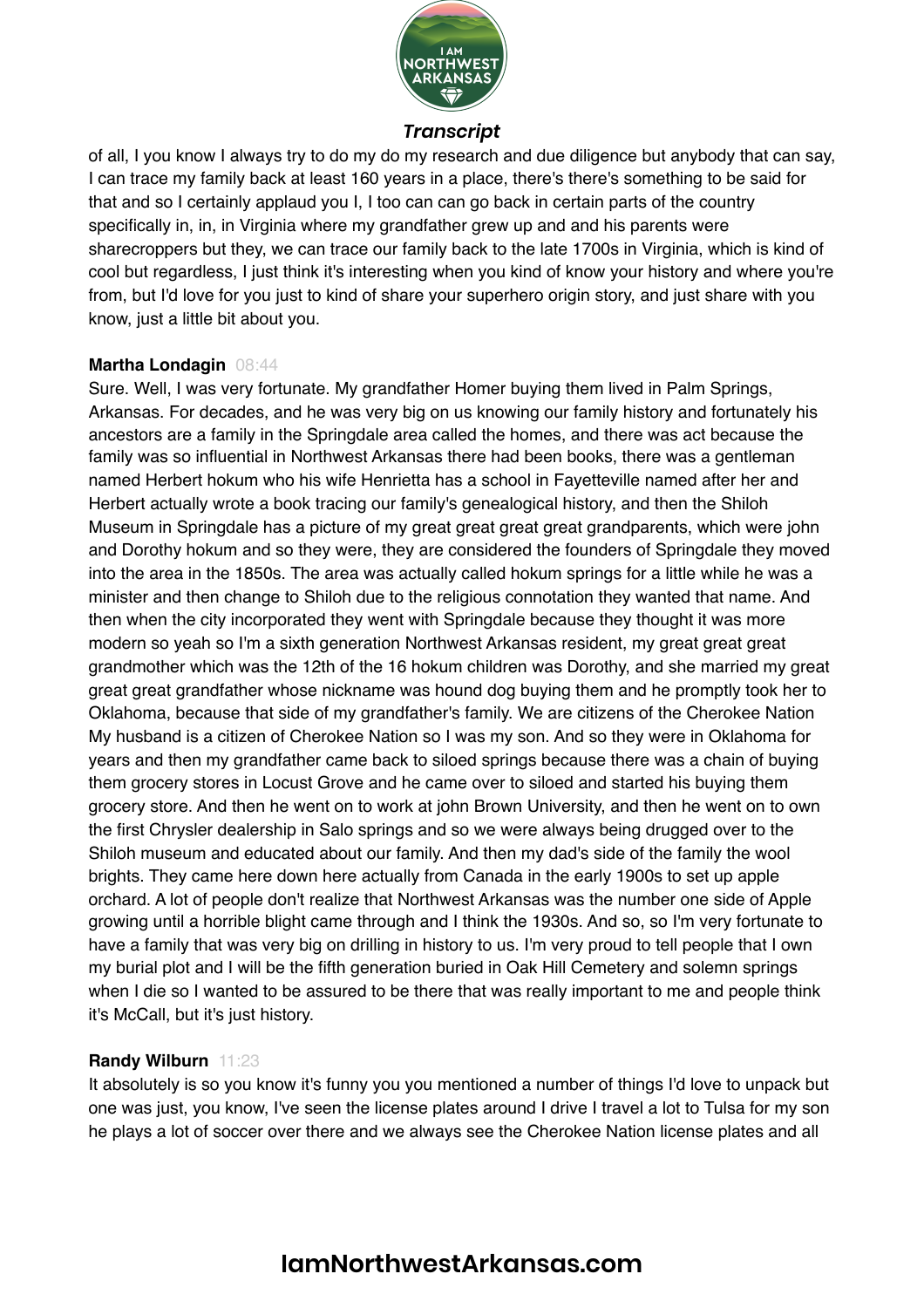

that but I would love for you just to kind of talk about what your experience has been from that perspective because I know people coming here to Northwest Arkansas, don't realize how long I mean, you know, part of Fayetteville is sits on the trail of tears. Yes, so there is a lot of history of

native Native American history in this area but yes, I mean you being a part of it. What has that experience been like for you.

# **Martha Londagin** 11:59

Well the Cherokee Nation has an incredible history. So the Cherokee Nation itself is considered to be the 14 contiguous counties in northeast Oklahoma. So, we have a home in Grove Oklahoma, my son graduated from Grove High School, which is Delaware County, and my son was actually on the Cherokee Nation Youth Council he used to drive Tahlequa which is where the headquarters are you know a lot of people don't realize that the Trail of Tears. The Cherokees have been in contact with white settlers and Europeans since the 1500s. So in order to be considered a citizen of the Cherokee Nation, you have to be able to evidence that some ancestor of yours signed up for the Dawes roles in the 1800s and, Dawes was a US Congressman, and they took a it's like a census and so your family had to sign up. In order to be counted in once your family was removed from the east coast to there and what a lot of people don't realize, you know my ancestors were living in a home, they had a farm, their land was taken by Andrew Jackson because gold was discovered in Georgia. So, the land and the homes, there were Cherokees who owned slaves, there were Cherokees that had beautiful homes, their property and their homes were taken from them stolen by the US government and they were relocated because the government was greedy and they could do it. And so, to see what the Cherokee Nation specifically and there were there for other civilized they call them the civilized tribes, which is kind of an odd name, and so they were all removed from various areas because the government wanted their land and their resources and had nothing to do with the need to come populate the Midwest. And so within those 14 counties the Cherokee Nation has created an incredible community. My son receives college scholarships because he graduated from high school in the contiguous County, the Cherokee Nation has spent millions and millions of dollars on health care they have state of the art health care facilities in there are often times a school will have a school bus break down or bridge go out and kids can't get to school and the Cherokee Nation will step in and build that community. So, the wonderful growth because of the casinos has benefited northeast Oklahoma tremendously. It is just incredible what the tribe does for its people from education to healthcare to housing. It is an incredible community within those 14 counties.

# **Randy Wilburn** 14:32

Yeah, no, I think it's amazing what they've been able to do and I've always been curious about just that, just the whole Cherokee Nation and what they, you know, just the advancements and I know one of the things that I, I've, I've watched a number of times is locally here there are a couple of TV shows that that highlight the lifestyle and just those that are part of Cherokee nations to preserve the culture, which I think is really important

#### **Martha Londagin** 14:58

Yeah and Cherokee Nation was fortunate that it had a written alphabet Sequoia created the alphabet so the Cherokee people have a rich history of being extremely educated, of having officials who dealt with government officials and who were treated horribly. And so it's just so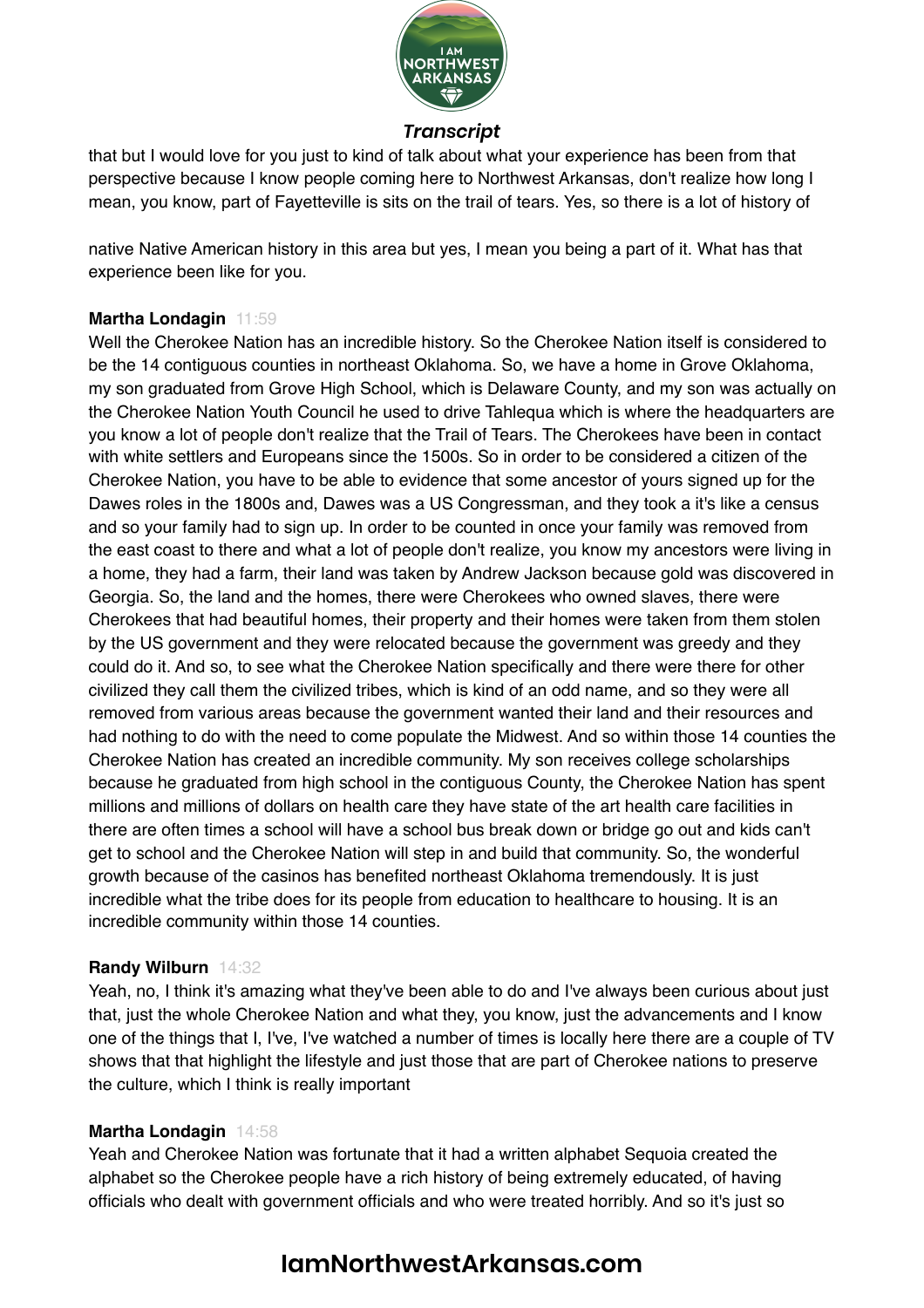

wonderful to see the tribe, educating and empowering its people and empowering the communities in northeast Oklahoma.

#### **Randy Wilburn** 15:21

Yeah, no, absolutely. And if, for people listening to this if you ever get over to Tulsa mean there's, there's a Native American Museum this Gilcrease Museum,

# **Martha Londagin** 15:30

yes the Gilcrease is world class right I mean, world class, world class And Tahlequa has some incredible museums and the Cherokee Nation has open to the public and it is just a rich history place, and it's not far from here, no Tahlequa by car. We go south and go through West spill and through Lincoln and West bill yeah 15 minutes. Yeah, and it was a wonderful little towns college town Northeastern State University is there right yeah I, my husband I just this summer went and spent a day we my husband's a graduate of NSU okay and we spent a day back and Eloqua on it's just got some great things and there's a brand new, beautiful Cherokee Nation casino that just opened this summer. Okay, so they just upgraded theirs and their headquarters, the tribal headquarters are there, and they just had their election Chuck Hoskins from finito Oklahoma is the new chief, and the great connection to Fayetteville is the current vice chancellor for the Office of Economic Development, Stacy Leeds who was the first Native American woman law school dean here at the University of Arkansas Stacy was formerly on the Cherokee Nation Supreme Court, and she has a home here in Fayetteville and is employed by the University of Arkansas, and she also has a home in Cherokee County so Stacy is just the epitome face of the modern Cherokee Nation, and also a great presence in Northwest Arkansas and connection for us in Northwest Arkansas to the Cherokee Nation. Yeah, and I'm glad you mentioned that because there is such a connection here with Northwest Arkansas that you know because I tell people all the time I'm just a stone's throw from Oklahoma, you know there's a lot that happens in northeastern Oklahoma that's connected to Northwest Arkansas so I appreciate you sharing that, well you're, you're somewhat of an underachiever yourself I mean you got a Bachelor's you got a Law degree. You've taught school. I mean you've, you've had some varied experiences and now you're here at Startup Junkie and how did you end up here? So, yeah, so, I love it. People say you've had so many very careers yes I'm old, so no no no no no I'm just laughing I'm like yes I am 54 and I, I tell young people all the time, that's the value of education. Get as much education as you can when you're young, because what it gives you is chances to take opportunities to choices, it gives you choices and so my first true career after college was as a public school teacher. I am a huge supporter of public school teachers. I think they are some of the greatest professionals and servants in our society, I loved every minute I taught in public schools for seven years my husband was a high school football, basketball, baseball coach. And then I really honestly just wanted a doctorate degree, I loved education and I honestly didn't think I was smart enough to get an English doctorate. I mean my professors I had at the University of Arkansas were so brilliant and, but I had some cousins and Tahlequa Oklahoma some of my Cherokee cousins and they had law degrees and I thought if those boys can get a law degree, I can get a law degree. So, I was teaching in Broken Bow Oklahoma at the time, got out of school drove up here spent the night with my grandparents took that LSAT test found out, then you should have probably read some books and prepared, but anyway I passed and graduate from the University of Arkansas School of Law, having my law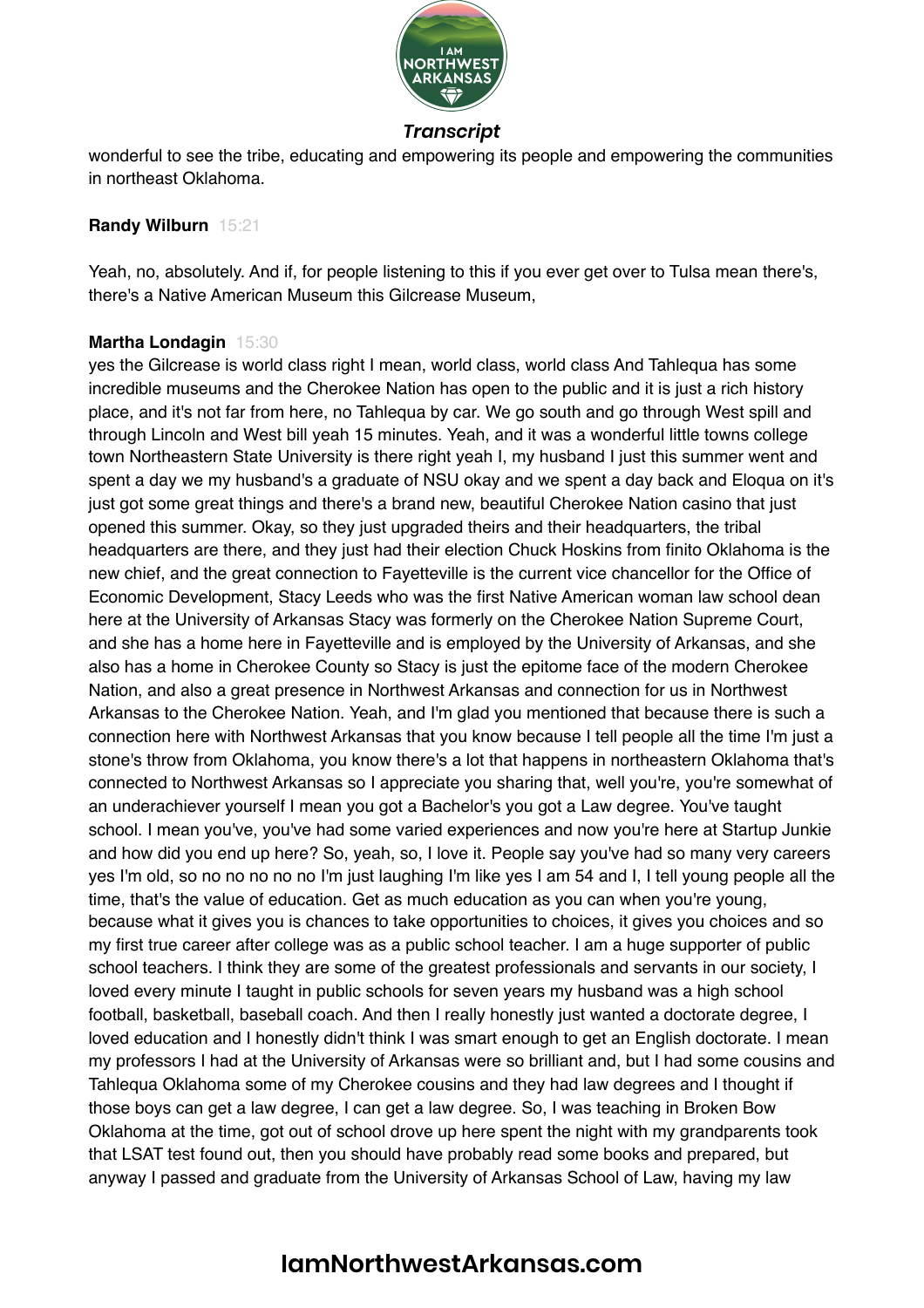

degree has been one of next and marrying my husband has been the best decision I've ever made. There is nothing you can do in life that is not touched by law. Every job, nonprofit for profit small large corporate everything involves the law and the analysis of information and application to process. And so I was fascinated by law, I was fortunate enough my father had a friend named friends named john in Georgia, Elrod and Danielle Elrod who had a law firm and Siloam Springs and at that time john was very closely associated and worked with the Northwest Arkansas Council

was working with our service bank and its early stages and I got to be a part of a lot of the early growth of Northwest Arkansas, which was just an incredible experience for me. Working on the land condemnations for the Northwest Arkansas Regional Airport. So I got a lot of that background my husband went into the car business when we moved back here from Broken Bow. And back in the 90s Let me tell you, you could sell some cars, he worked at Darryl Hickman Chevrolet, which is owned by Darryl and Ginger Hickman from Springdale wonderful local family. And so we did that and then when we had one child and we knew we were only going to have one child and so I went back into education taught public schools in Prairie Grove and Siloam Springs. And that was a wonderful time to be with my son every day after school because his daddy was working about six days a week right selling cars and doing a great job and then we had an opportunity to buy our own Chevrolet dealership and Vanita, Oklahoma, so we moved there and bought a rundown building and built a brand new dealership, you can still see it on the highway when you drive by on the interstate it's now called Ballpark Chevrolet we sold out. Luckily before 2008, Yay, and there was a very large law firm there it's the largest law firm in northeast Oklahoma outside of Tulsa called Logan and Lowery law firm, and I started working for them and one of their biggest and best customers is First National Bank of Vanita, which is one of the oldest banks in the history of Oklahoma and I started doing a lot of banking law, wonderful family on bank, the Radcliffe family. And so I did that and then our only son graduated from Grove Oklahoma High School, came to the University of Arkansas we started coming back here. I'm a runner and a cyclist. My husband rides motorcycles, and we were here all the time. So we decided it would be really neat. I've been at my law firm for seven years then and so we bought a little house near the University of Arkansas and I started looking for jobs over here and went to work at the Walton College in Arkansas Small Business and Technology Development Center, and got to combine for the first time, my education background my law background. My husband and I, at that time had started our own small business when we sold the car dealership. And so I had small business background, and I was able to combine all that as a business consultant, doing that we got connected with Legacy National Bank out of Springdale which is an incredible family owned community bank, and they asked me to come to work with them they were setting up their Small Business Administration loan department and the Walton family ASB TTC is partly funded by the SBA so I knew just enough about the SBA to be dangerous. right, which I think the SBA loan program is an incredible opportunity for entrepreneurs to get startup loans growth loans for less money down and longer terms to, it's just a great program. So I got to work with the wonderful families that own Legacy National Bank for three years and then Startup Junkie had three of its team stolen away because they hire really good quality people and they were offered incredible opportunities and so Startup Junkie needed some help. And my public service heart, I still when people ask me what do you do for a living my first answer still is sometimes almost to say I'm a public school teacher, that's my heart and I love public service.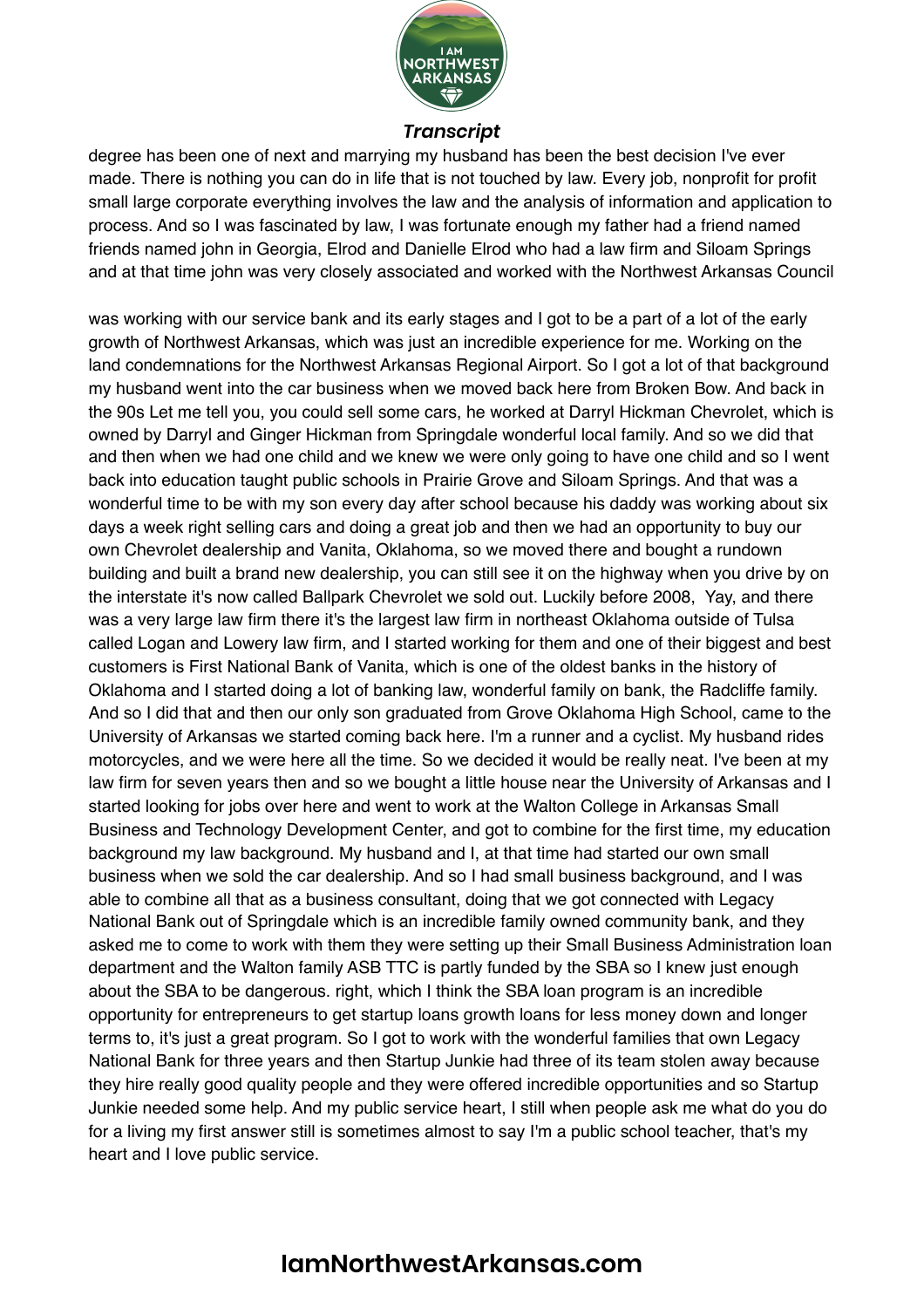

**Randy Wilburn** 22:54 Once a teacher always a teacher

#### **Martha Londagin** 22:56

oh I just I love public school teachers and I always tell people when they say oh I had a long day I'm tired I'm like, there ain't no tired like public school teacher tired right, that is the most excited I have cleaned houses for a living, I used to clean houses and college for a job. And listen, there ain't no tired like public school teacher tired. They're just the champions of our society. And so I'm

now doing public service work for the Startup Junkie Foundation, working one on one with people who own small businesses people who want to start small businesses. We work with college students who are entrepreneurs. We do programs I two weeks ago spoke to over 450 students at the Don Tyson School of innovation, and at the regional FB LA conference. So we are here to just support entrepreneurship and the ecosystem and to empower entrepreneurs to improve our communities through small business.

#### **Randy Wilburn** 23:50

Yeah, I mean, that's perfect because I think without, the new growth of new businesses, it's hard to I mean obviously we've got the Walmart and the Tyson's and the JB Hunt and yes they employ a lot of people but it's the small businesses that are the backbone of what what's happening here so

#### **Martha Londagin** 24:07

Well the small businesses are what create a place where we all want to live right not just work right and of course the startup junkie foundation is funded, partly with one of our partners is the Walton family Foundation, the Walton family, you know, Walmart was a small business, it was Mr Sam and Helen and Walmart and JB Hunt and Tyson. All of our corporate world support small business in Northwest Arkansas because they know what makes a place where people want to live, and you know if I go home and I'm working in Silicon Valley and I met some, some Walmart people at a conference, and they offer me you know a software engineering job at Walmart and I go home and tell my husband in San Francisco, let's move to Arkansas. Right. So, and he's looking at our children and he says, do they have ballet in Arkansas, do they have a Starbucks, where are we going to eat. Do they even know what gluten free is without small business, no one's going to move here. You know and and of course what I always like to say is is The Waltons see the future for us. They saw the need for the airport they saw the need, the beauty of our of our nature and the ability for us to get in it with our green waves and our mountain biking trails and our parks and. And so, it's everything, it's the jobs. It's the community, and it's small business and small business employees 47% of all people privately employed in the state of Arkansas are employed by a small business. So it's an economic engine, it's a culture thing, you know, and I'm just thrilled to so startup junkie was founded by Jeff Amerine 11 years ago he was still employed at the University of Arkansas as the commercialization officer and entrepreneurship professor and just saw the growth coming he saw the explosion in small business and was excited about that and that's why it's called startup junkie. He loved he had a passion for startups, and then four years ago the Walton family foundation approached Jeff and and discuss the idea of setting up a foundations or a foundation as a separate 501 c three and highly all good is our foundation, director, and Haley has been with Startup Junkie for five years and has helped grow this vision we have other partners like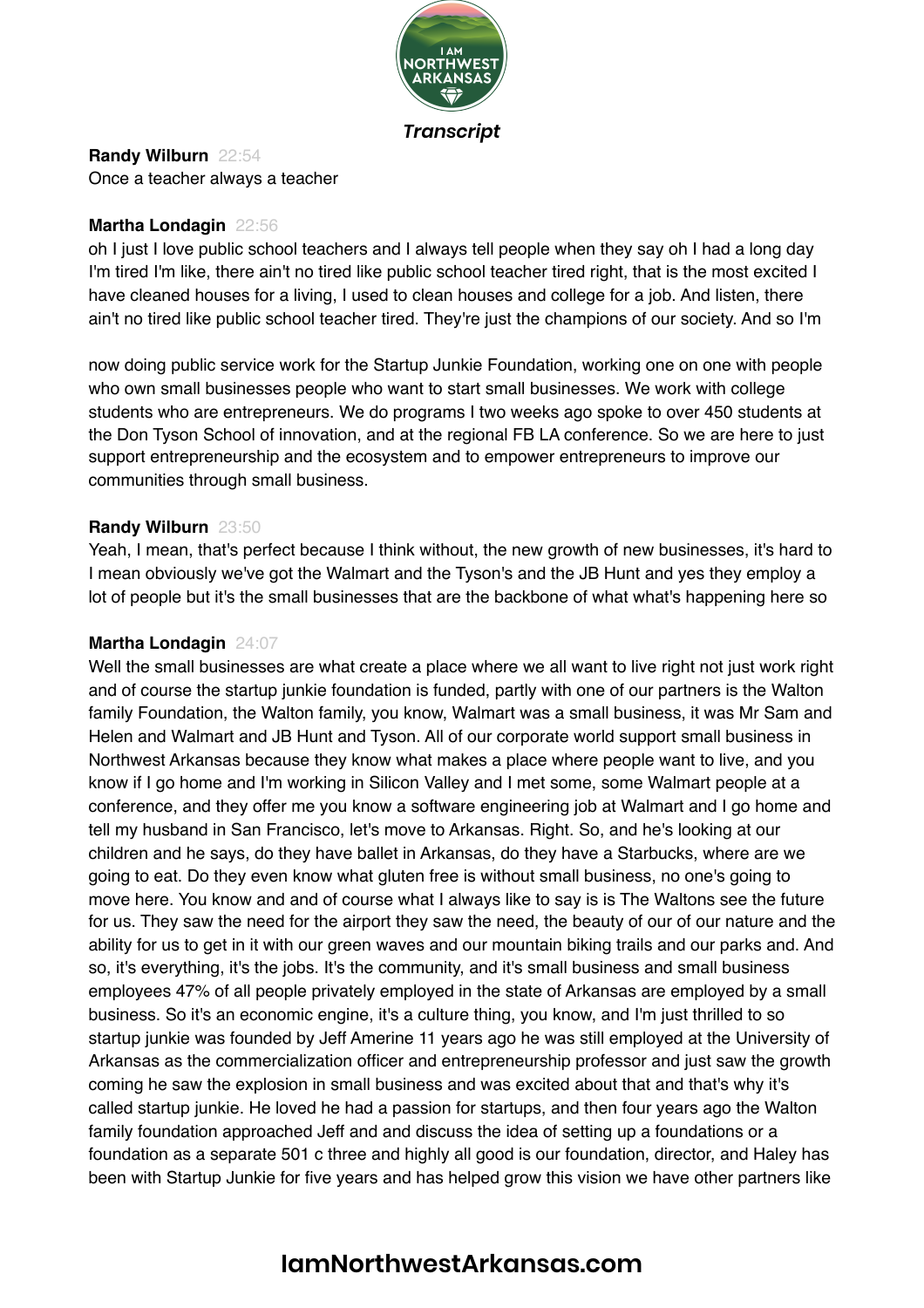

the Arkansas Economic Development Commission. We are launching the second year of our fuel accelerator program where we last year, recruited about 100 tech companies across the country interviewed 20 had eight of them send their CEOs and CFO for 16 weeks, every week Tuesday through Thursday to Northwest Arkansas to investigate this place. One relocated their tech company here, and we're in the process of doing that again and we're going to have the fuel program up in Bentonville at the exchange, and we bring tech companies from all over the country who get to meet with Walmart JB Hunt Tyson, and whether or not they relocate here, they go back to Chicago and Silicon Valley and East Coast and tell people about Northwest Arkansas.

#### **Randy Wilburn** 27:17

Well, that gives new meaning to planting the seed for what is possible here and I certainly applaud you guys for doing that because, to me that's the only way that you know you can let people know about this place and I say it all the time and those of you that are my regular listeners to the podcast I really appreciate you, but I say it all the time it's a pitiful fraud, it doesn't praise its own pond. And if you're not excited about where you live, then you need to maybe live someplace else.

# **Martha Londagin** 27:45

Amen. Amen.

#### **Randy Wilburn** 27:46

So I just think it's, you know, I certainly applaud you for that and those that are listening that you know may want to get involved maybe they're working out of their home right now and you know just trying to get some ideas, moving forward with their business, what would you recommend to them. I mean, do you have any particular programs that any business could come out to, and learn a little bit more about you know how to get things done the right way?

# **Martha Londagin** 28:12

Sure we offer workshops and trainings and seminars, you can always go follow us, especially on our Facebook page we're always listing events, and we share other people's events so when the ASB TTC has an event when the Brewer Family Entrepreneurship Hub at the Walton College has an event. When the Chamber has an event we share those events we are community collaborators, but the main thing is just come in and talk to us. So we have a team here. Haley Allgood has a chemical engineering degree and an MBA Taylor Haslee as our as our finance whiz kid it was a good guy, Tyler is a wiz. We have Caleb Tally who has an extensive marketing and journalism background, I have a law degree and small business experience. We have a really deep team here to help people and all you have to do is go to startup junkie.org, remember we're nonprofit so it's dot org, and we have a button that says meet with us, and you can hit that button, we have office hours two days a week at the Fairlane station in downtown Springdale which is an incredible thriving community on Emma. It's right behind the the taco that beautiful colored bright colored taco stand across from black apple cider, is this beautiful new event center called Fairline station and we're there two days a week. And then we have space at the exchange, building the CO-working space there on 8th street in Bentonville two days a week and then of course here but we go out and meet with people, especially people who have a brick and mortar store I like to go meet with them in the store, and our services are never at any cost. That's why we are funded with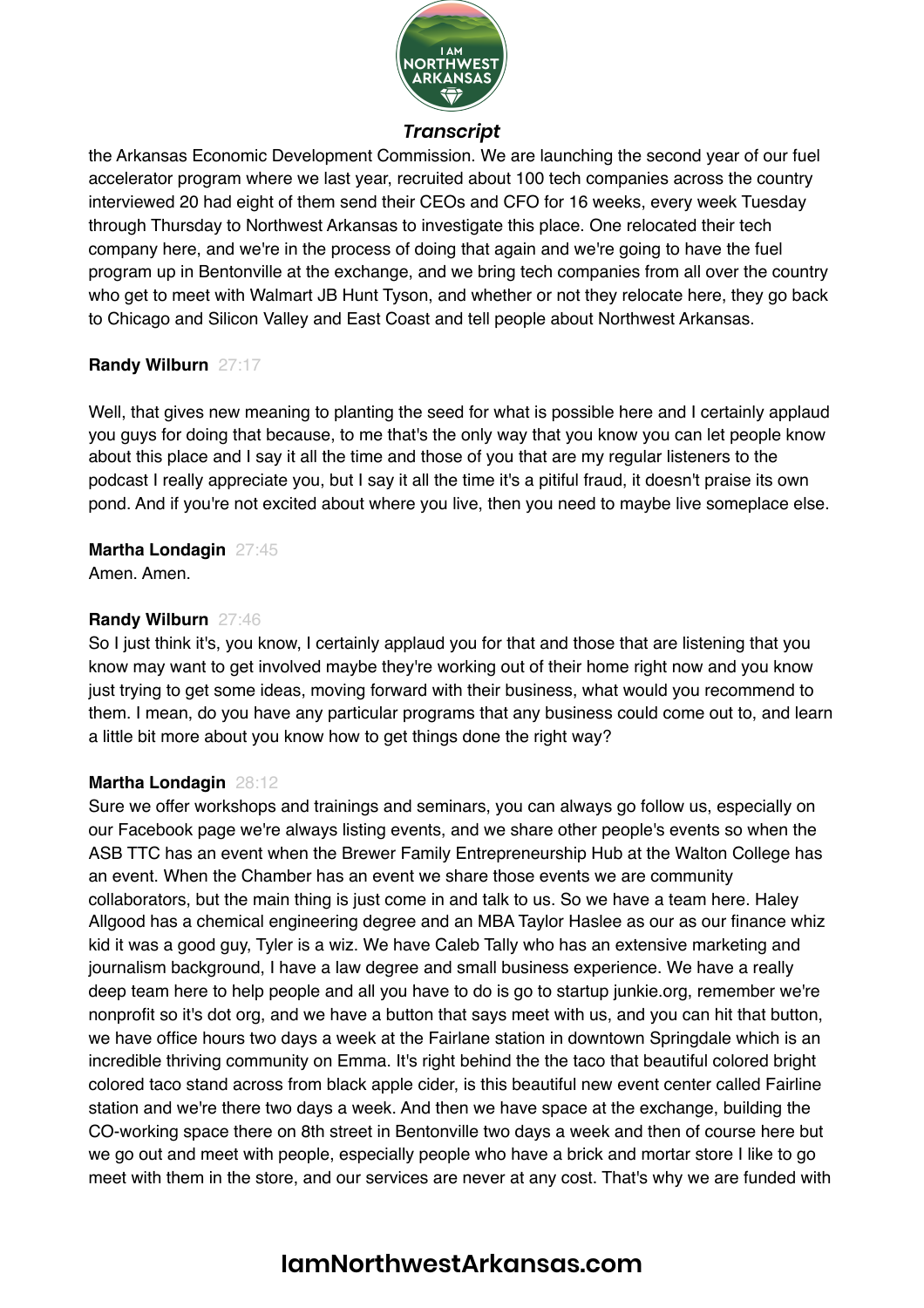

grants. And so we just talked to people, idea, there is no too early stage. Yeah, there is nothing that we won't talk to you about with your business. Sometimes we go in and look at financials sometimes we just talk about ideas for growth I've been talking to a lot of people lately about whether or not they're ready to open a second location. Then with my banking background I also get ready, get people ready to have a conversation with a commercial banker, I explained to them the different kinds of loan products the difference between a P and I alone or a line of credit. The difference between the SBA guarantee program and an inhouse loan. The opportunities but also the cautions about online lending. And so, we offer a wide range of services here never at any cost and then our events are always open to the public, entrepreneurs small business owners, we like bankers to come to our events we like small business insurance people and CPA come be a part of our entrepreneur community get to know these entrepreneurs build their trust, and we can all build an incredible small business community here together.

#### **Randy Wilburn** 30:57

Yeah, no, I like, I love that and like I said I have experienced firsthand some of what Startup Junkie has done and they had an event here at the prior center I will say you guys feed people well to that. It was, it was an amazing event that I came to and it really got. I was actually blown away by some of the apps and some of the ideas of some of the people come up with, for, for, you know, to pitch, and I was you know I was really impressed and so my, you know my whole thought here is that you know a lot of people again don't realize all that's available to you right under your nose. And a lot of times you know i mean it's Well, a lot of people may know about Startup Junkie there's even more that don't. And I think it's important to just continue

#### **Martha Londagin** 31:40

You know I see us as just the starting point come and talk to us. I have people all the time that don't know about the food innovation Lab at the University of Arkansas, they're making baked goods and they're selling them at church bazaars and at farmer's markets in Fayetteville and in Bentonville, and they get offered a coffee shop says, oh, we'd love to have you make your pies and sell them in our coffee shop but you have a have a commercial kitchen. Well, they can afford a commercial kitchen, but they can go to the Food Innovation Lab at the University of Arkansas rent space, they will make you your nutrition labels, you can make your product there, there are people who make hot sauces and barbecue sauces and sell to Harps and they're using the Food Innovation Lab at the University of Arkansas,

#### **Randy Wilburn** 32:22

And it's, it's the only commercial kitchen in Northwest Arkansas. Is that correct or

#### **Martha Londagin** 32:33

As far as I know, right I could be wrong. Yeah, we, we want to collaborate and give people connections, and we'll connect business owners, you know, as long as you're not going to open that store next door to someone else we know who has the same store I constantly do email introduction someone's starting something in Bentonville and it's a lot like someone's done in Fayetteville, and I'll do an email introduction and just our small business community is very very open and that we have lots of mentors and people that assist. And when you were talking about at the event you know this year every so keep your eye out and follow our events but usually the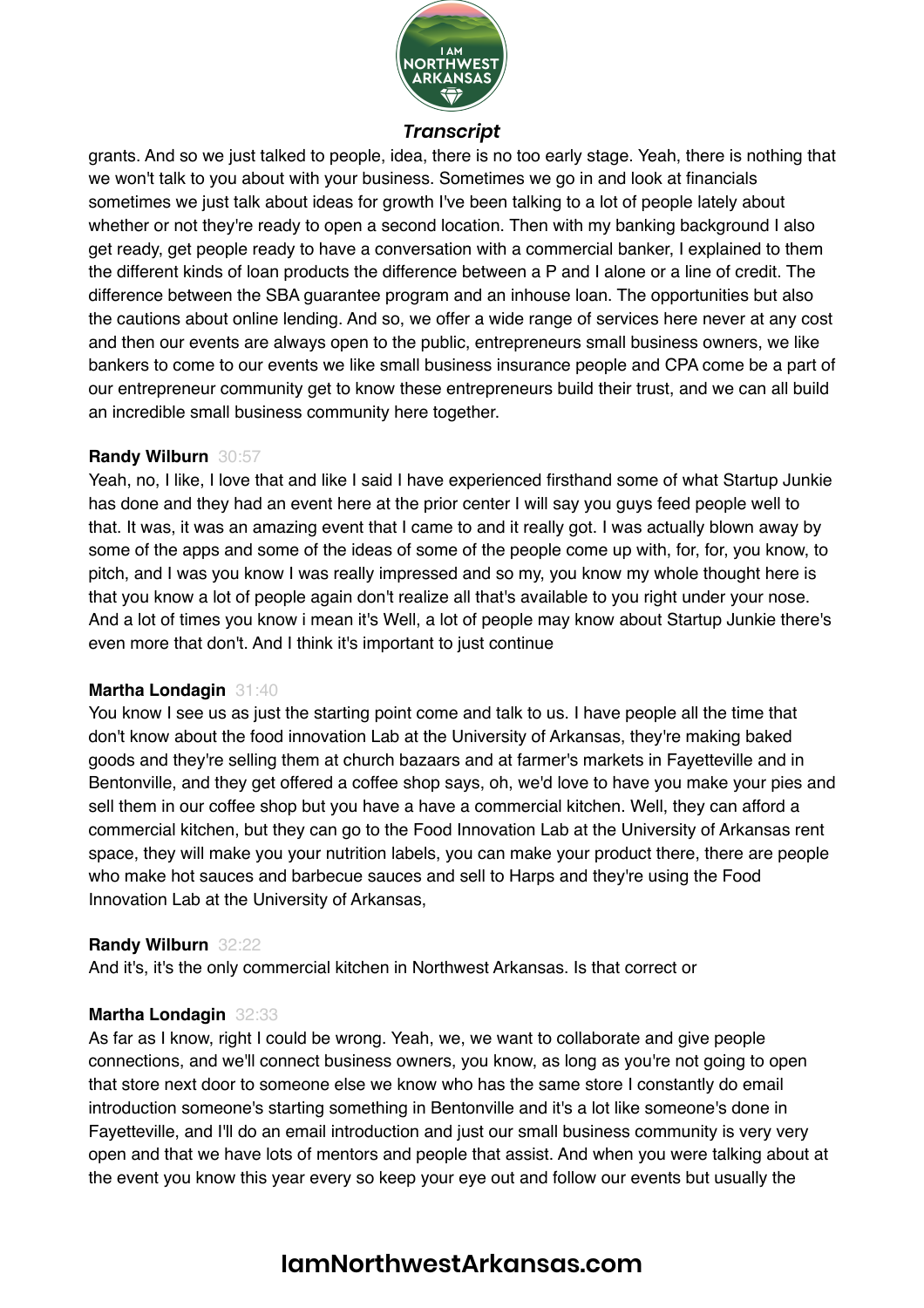

second Friday of every September is when we have our startup crawl. Right. And so this year we had over, 2000 people here from 6pm to 10pm within the prior center we had 40 tables set up of startup businesses with their founders present for people to know. We gave them a little passport it looked like a US passport, and we had 12 sites around the square of businesses you could go visit. And then if you like to imbibe beer at 11 of those sites we have local craft breweries who are small business owners,

#### **Randy Wilburn** 33:42

We have no shortage of those

#### **Martha Londagin** 33:43

Yes and it's wonderful incredible if you've lived here. I mean, just to see the explosion of this. The last 20 years is absolutely amazing. And I actually worked for Georgia Elrod back in the 90s and she was the attorney that helped start, what was then called the Ozark brew pub on Dickson street

which was the first public brewery in Arkansas right, and as a law clerk I got to help her on that project and I remember how difficult it was because everybody you know what people were saying or things like well we don't drink Yankee beer here. Why don't we want a brew pub, I mean it's amazing to me how much that attitude is changed, always change tremendous yeah

34:25

actually

# **Randy Wilburn** 34:27

I've had the guys some black Apple on the podcast, and I mean there's just there's just so many opportunities, because it's funny you mentioned the whole Apple thing and I didn't even know about yeah how prevalent apples were here until they weren't, and now black apples trying to bring it back and, yeah, so you

#### **Martha Londagin** 34:45

know definitely Rogers has a huge history with Apple yeah and in my grandparents Apple form was out near Gentry Arkansas,

#### **Randy Wilburn** 34:52

you know, and I tell people all the time it's like I was mentioning to somebody because I was hoping to see some apple cider donuts, which are amazing. So like you know living in New England. There's a lot of Apple forums, a lot of apple orchards and they do this one thing where they make these apple cider donuts in the fall is that is the time to get them I

#### **Martha Londagin** 35:11

tell you need to go talk to Leo black apple cider. All right now. Well yeah, we need to hear about yeah I bet he and he and Missy will get some of that going.

#### **Randy Wilburn** 35:20

As a friend and listening, we need to talk about some some some apple cider donuts because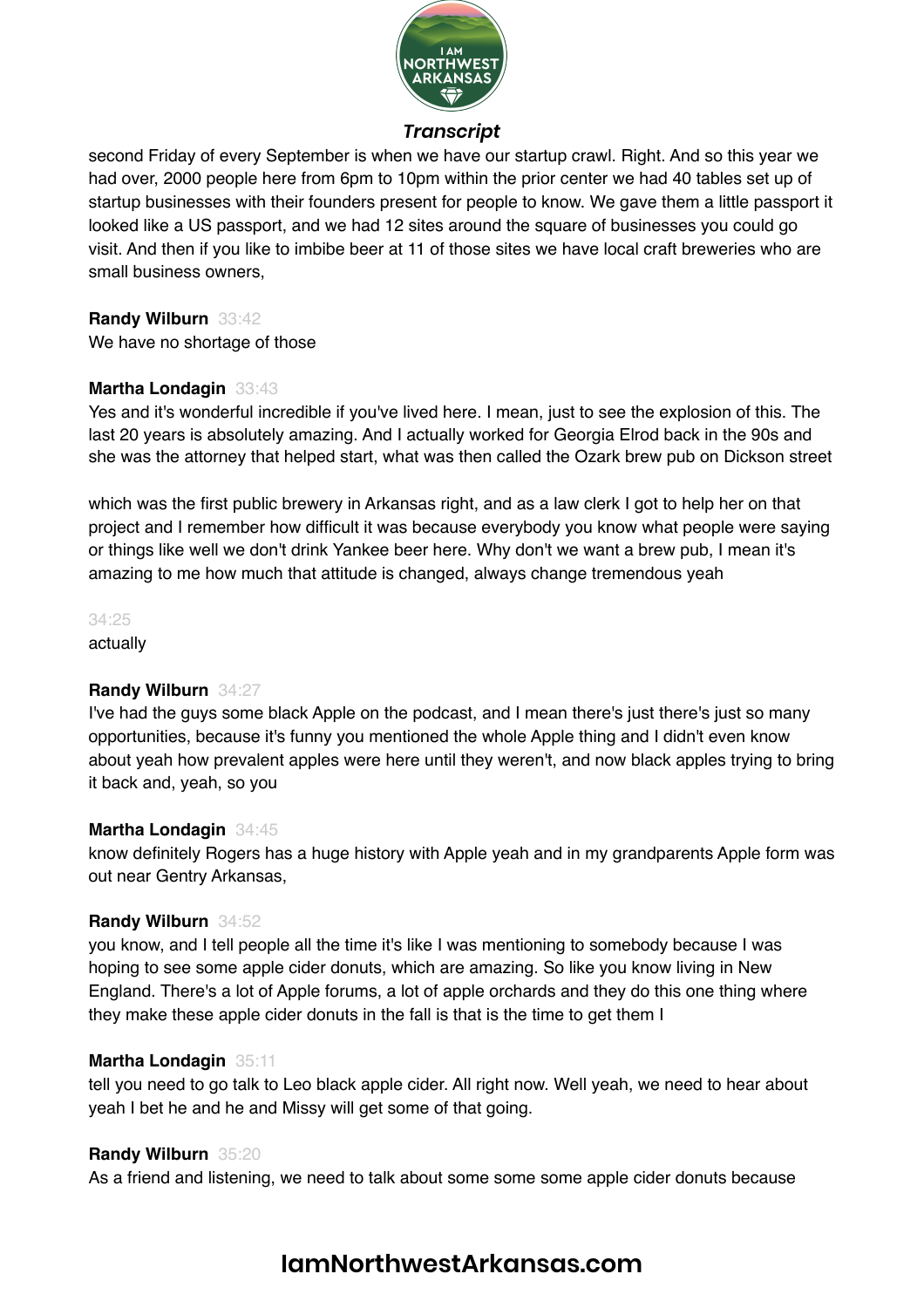

#### **Martha Londagin** 35:25

I'm not a big sugar eater, but I would eat an apple cider donuts.

#### **Randy Wilburn** 35:30

That I eat that's the thing. That's it. They are really good but we get them by the dozens and they were really I mean they would be made fresh at the apple orchard so cider, your apple cider donuts, and

#### **Martha Londagin** 35:41

I have never heard of that. That sounds awesome

#### **Randy Wilburn** 35:43

yeah they it is awesome. So, yeah, so we'll have to check that out but, um, so what kind of advice would you give you know somebody listened to this podcast that's just about to start something or what what are what are the most common mistakes that you guys see that, that if people would

only maybe just pick up the phone and call you guys or, you know, look, go to your website which we're going to put all this information in the show notes for those of you that are listening. So you can find out how to reach out to Martha and her team and everything that Startup Junkie is doing but what are some of the most common problems that you see people run into when getting their business started that you guys can easily help them out with

#### **Martha Londagin** 36:24

You already said it, talk to someone. Yeah, well, all right up so you need to talk to someone who has owned a small business or regularly works with small businesses, and I am sorry, but your dad, and your brother, and your Aunt Sally, who have never run a small business. Be respectful, look at their opinions, they're good consumer market research, but you need to talk to people who know small business, because a lot of times what happens is people will I've seen people go out and sign leases for space before their loans been approved. Five years \$800 a month. If there wasn't a clause in that lease that said contingent upon obtaining financing, you now owe \$800 a month for five years. Yeah, I've seen people say I'm going to start a business and I'm going to sell this line of products and I'll say to them. Have you contacted the company to see what the buy in is no but I know they'll let me sell it, and then they contact him in the minimum buy in is \$250,000. Okay, so we need to talk to people and we need to at least start with a Lean Canvas plan. Yeah, and we need to test the idea, test the concept, take it to the market do some market research and be sure that this idea you have is something that's actually needed in Northwest Arkansas, that's going to be supported. And that you're willing to go through all the steps to understand that if you've been a hard working person working five days a week for 40 hours a week that you fully understand what it means to have a seven day a week, 24 hour a day job. Yeah, and they're the buck starts and stops with you, and making sure that you understand what that truly means, and we also here at startup junkie are a great sounding board I mean, we, we meet with over 800 entrepreneurs a year. It's funny will have people say well I'm a little nervous about telling you my idea. You know, other than the choo choo train in the 1800s and the computer in the 1940s. I don't know if there have really been any new ideas, but there are sure some creative twists those ideas and there are some incredible visionaries in Northwest Arkansas, and we've met and talked to a lot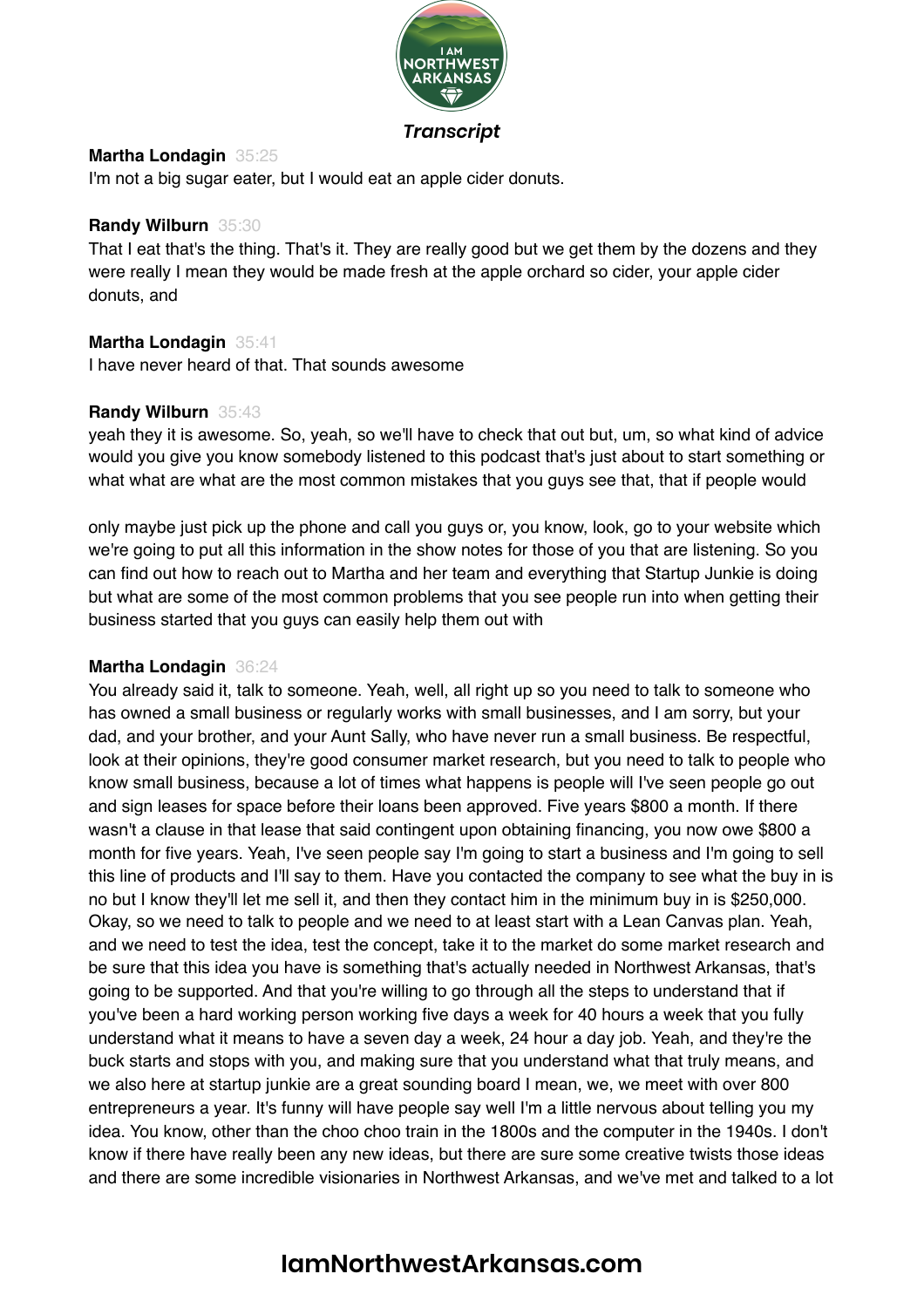

of those people I work with people just talking to them. I worked with some people The other day you have a business in Benton County and are thinking about coming to Fayetteville, I was able to tell them about every different neighborhood and viable. I lived here I went to elementary school here I run its streets I ride its streets I shop at stores, I can help people you know with something like that telling them about all the neighborhoods and send them to resources like the ASB TTC to get traffic counts in the city offices to investigate permits and licenses and, you know, so we're a really great starting point to give you a roadmap as a lot like I want I want to tell people is to really talk to you about the roadmap, talk to you about the current lending environment. So, talk to someone in small business, who is familiar with Northwest Arkansas small business first. Yeah, then start mapping out a plan, at least have a Lean Canvas, where you're putting your thoughts to paper and discussing it with other people to see how viable your concept is that that's what's most important at the get go. And then, once again It's why we're never changing the name of Startup Junkie. Because, even if you've been in business for three to five years, you need to think like a startup, you need to put pen to paper and examine your business, often and talk to people about your business and bounce, new ideas and, and I've never seen someone open a small business that didn't have major changes and products or services, surprises disappointments. It's going to

depend on the public. And so we can plan. A plan and plan and plan, but you still have to think like a startup every day to keep your business viable,

#### **Randy Wilburn** 40:24

Man, you are preaching to the choir and I'm glad I hope people that are listening to this are really taking to heart what Martha is saying I mean, it's, it is, it is so true. And and again she said it earlier I want to repeat it, there is no. If you're taking your advice from somebody that has never started a business or has only worked at a job and there's nothing wrong with that I mean don't get me wrong. I'm not disparaging anybody that's the only done that but I've started several businesses I've been in the trenches and, you know, just as as Martha and her husband have and so many others that have that are entrepreneurs or have been entrepreneurs. Just consider who you're getting your advice from and I can't think of a better place to come first of all it's just a cool place,

**Martha Londagin** 41:09

it is a cool,

#### **Randy Wilburn** 41:10

Cool space but better place to come just to sit down and really, you know, share your thoughts and it you brought up another thing which is really important. There's nothing new under the sun. So, if you're walking around, offering to share your idea with everyone but you want them to sign an NDA which is a non disclosure, don't do that because trust me you have no idea that hasn't been thought of before at some point in time, sadly, I just want to encourage you, don't be afraid I always tell people, whatever is truly yours is yours. You know, and so you know be be mindful of that but Startup Junkie can definitely help you out and you know one of the things that I like to do and this is why I actually created this podcast in the first place, Martha was that I wanted to, to bridge the, the, the gap between business culture, entrepreneurship and life here in the Ozarks. And there's so much of it and a lot of it is intertwined and you brought up so much of it the rich history of the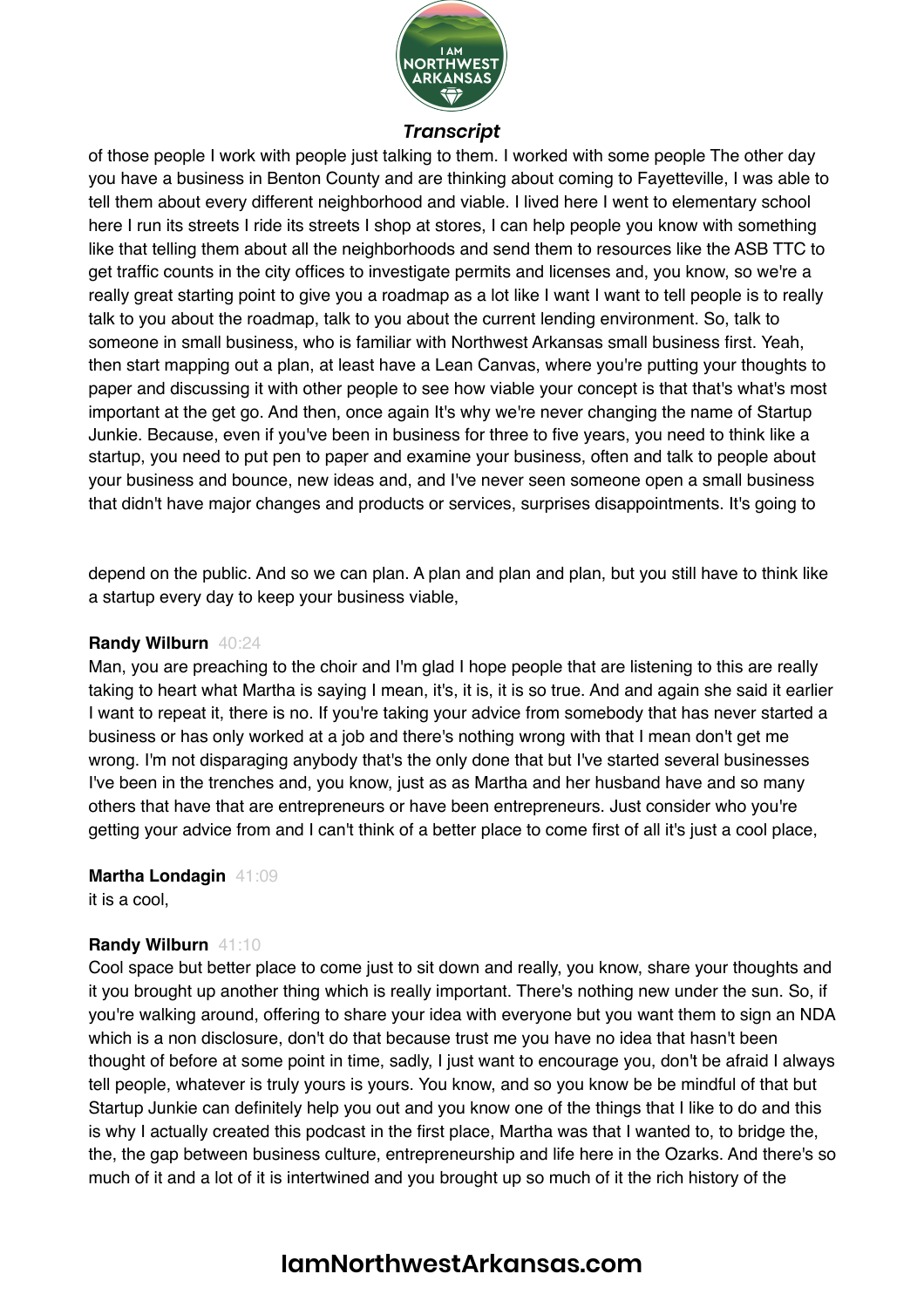

Native Americans here. Just your legacy here in this area, what businesses are doing and all that so I really appreciate you coming on the podcast and just kind of sharing your heart, your passion for those of you that can't see it I mean she's got a lot of passion for businesses and I really encourage you to come down and visit with Martha and her team here in the Pryor Center, which is right on the Fayetteville Square and I don't care where you are. If you're in Bentonville you're in Rogers you're in Springdale Fayetteville, these guys can definitely help you out. If nothing else, they will lend an ear to you to hear exactly what you're doing because there is nothing new under the sun, and most businesses have been even, no matter what. I know you might say oh well you don't understand Randy, I'm going through something that nobody else has. I'm pretty sure somebody else has. And these guys can probably help you out so I really want to encourage you and Martha I can't thank you enough for taking time to meet with me today and just come on our podcast and share a little bit about you and a little bit about startup junkie but I hope that people get something out of this.

#### **Martha Londagin** 43:12

Yeah, well I appreciate you Randy, I appreciate your enthusiasm and how much you have taken Northwest Arkansas to heart and support and encourage people here. We need lots more move ins like you know I love seeing people from all over the country moving here and and seeing them

on fire and we need people like you to remind us what a wonderful place this is so I appreciate that. I appreciate that.

#### **Randy Wilburn** 43:36

Thank you, thank you so much for that it really is. That is my intention because I have just been blown away by what I have experienced being here and I honestly don't really want to go anywhere else I mean my wife and I've committed here through my youngest graduating from high school and then we'll see where it goes from there but this place is always going to have a, you know, it's going to hold a special place in my heart because it's really been an area that has been welcoming and anybody listening to this that's thinking about moving here whether you're coming to move here for one of the big three Walmart Tyson JB Hunt or any other company or one of the vendors that serves Walmart or Sam's. I'm telling you, come visit, check it out, you'll be surprised. There's so much to experience here in Northwest Arkansas, you'll be blown away. And, you know, look me up if you want. Check out the podcast check out Startup Junkie but there's a lot happening in Northwest Arkansas and it's only going to get better.

#### **Martha Londagin** 43:37

Yes, I tell people, you gotta come here to see us to feel us yeah and then you'll get it.

#### **Randy Wilburn** 44:40

Yep, Exactly. Absolutely. So, well that's it Martha Londagin again thank you so much for being on the podcast today. We really appreciate you. Thank you. Absolutely. Well there you have it folks, another great episode of I am Northwest Arkansas, I really want you guys to check out Startup Junkie. If you have a business if you're looking to start a business. I'll put all their information in the show notes you can get those when you go online at. IamNorthwestArkansas.com. Listen lastly I